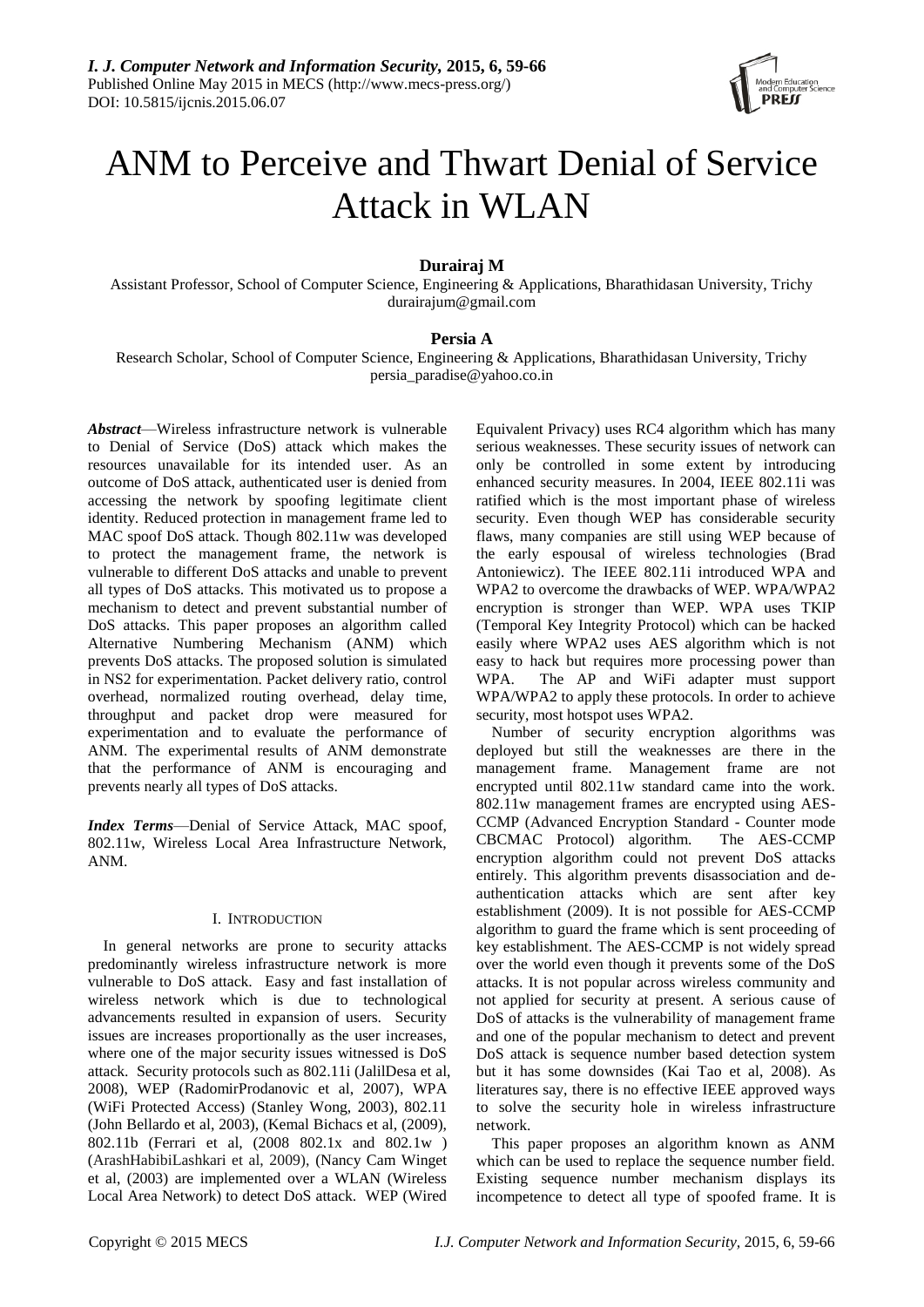difficult to apply sequence number mechanism into an existing AP (Access Point) or Station. Hackers can easily track sequence numbers and it is possible to launch DoS attack in easy spoofing. In some of the existing work from literatures, the experiments show that only first few spoofed frame are detected and the next consecutive frames go undetected whereas in (Anjum et al, 2005),first few frames will be successful. In (Cardenas), RARP (Reverse Address Resolution Protocol) request is used to detect spoofing but it is found to be unsuccessful when a hacker spoofs with IP address. It also leads to a number of false positive. In (Li et al, 2007), RARP request could detect spoofing but could not prevent the spoof based attack. This mechanism is not providing complete protection though the detection of first few frames is successful (Bansan et al, 2008), (Guo, F et al, 2006),

In this paper, Section II presents the background review and related work to understand the paper. Section III describes the possible attacks in WLAN. Section IV explains the architecture of the proposed technique and experimentations. Section V explains the ANM algorithm, which is to prevent the DoS attacks in an infrastructure network. Section VI describes the ANM and hybridization of ThreVANM in start frame and logoff frame attack. Section VII gives the experimental evaluation of proposed algorithms. Section VIII discusses the results and discussion of ANM and ThreVANM. Finally, Section IX concludes the paper.

# II. RELATED WORK

Fanglu Guo et. al, (2006), proposed an algorithm to detect spoofing by leveraging the sequence number field in the link-layer header of IEEE 802.11 frames and demonstrated how it can detect various spoofing without modifying the APs or wireless stations. This sequence number detection technique could not detect the entire spoofed frame. This algorithm detects first few spoofed frame whereas the succeeding frames go undetected. It uses RARP request to detect spoofing. In this work, MAC spoof detection is achieved when two IP addresses retrieved for a single MAC address.

Cardenas et. al., proposed a mechanism which detects the attack based on RARP request. If two IP address could be retrieved for single MAC address, it is considered as a spoofed frame. This solution is not applicable when a hacker spoofs IP address as well.

Yong Sheng et. al. (2008), proposes Gaussian Mixture Modeling (GMM) for Received Signal Strength (RSS) profiling to detect spoofing attacks using Multiple Air Monitors (AMs) which sniffs wireless traffic passively without the cooperation of Access Point (APs) and clients. In this method, accurate detection of MAC spoof is obtained using a GMM mechanism.

Tenatat Saelim, et. al.(2011), provides a MAC spoofing detection algorithm in IEEE 802.11 networks. To differentiate an attacker station from a genuine station, the proposed algorithm utilizes Physical Layer Convergence Protocol (PLCP) header of IEEE 802.11 frames. Experimental results provide a cent percentage of

MAC spoofing DoS detection when two monitoring stations are located at an appropriate location.

# III. DENIAL OF SERVICE ATTACK

The Denial of Service attack is an attempt to make computer resources unavailable to its legitimate users. Intruders can easily access the network by pretending themselves as authenticated users. Numbers of studies have been taken to avoid DoS attacks and different security protocols were also proposed. These protocols provide specific solutions to avoid DoS attacks, but none of them demonstrates cent percentage secured.

Security flaws presented in existing preventing mechanisms motivates the researchers to shape an efficient mechanism to protect the infrastructure network from MAC spoof DoS attacks. We propose Computerized Monitoring System (CMS) which combines Threshold Value (ThreV) (Durairaj et al, 2014), Alternative Numbering Mechanism (ANM) and Traffic Pattern Filtering with Letter Envelop Protocol (TPatLetEn). This paper only explains effects of ANM and hybridization of ThreV and ANM in DoS attacks. The future direction of this work is to combine these three algorithms and to develop more effective security system for network. In this paper, we proposed a solution which uses two tables such as Basic Identity Check (BIC) and Intruder Table (InT). To evaluate the performance of proposed algorithm, experimental tests with four different types of attacks were performed and six parameters were measured on attacks. Types of attacks engaged for the experimental study are:

- Start frame attack over AP
- Start frame attack over Client
- Logoff frame attack over AP
- Logoff frame attack over Client

To evaluate the effectiveness of the proposed algorithm, the following six parameters were measured.

- Packet delivery ratio
- Control overhead
- Normalized routing overhead
- Packet drop
- Delay time
- Throughput

# IV. PROPOSED SOLUTION TO DETECT AND PREVENT ATTACK

In this work, sequence number field is replaced with ANM. Weakness of the sequence number techniques leads us to propose ANM. Random guesses of sequence number is possible and attacks can easily be launched. ANM comprises of alternative odd decimal numbers which are 1.3, 1.5, 1.7....n. In ANM mechanism, the hackers cannot easily assume the exact alternative numbers presents in the header field. It is difficult for an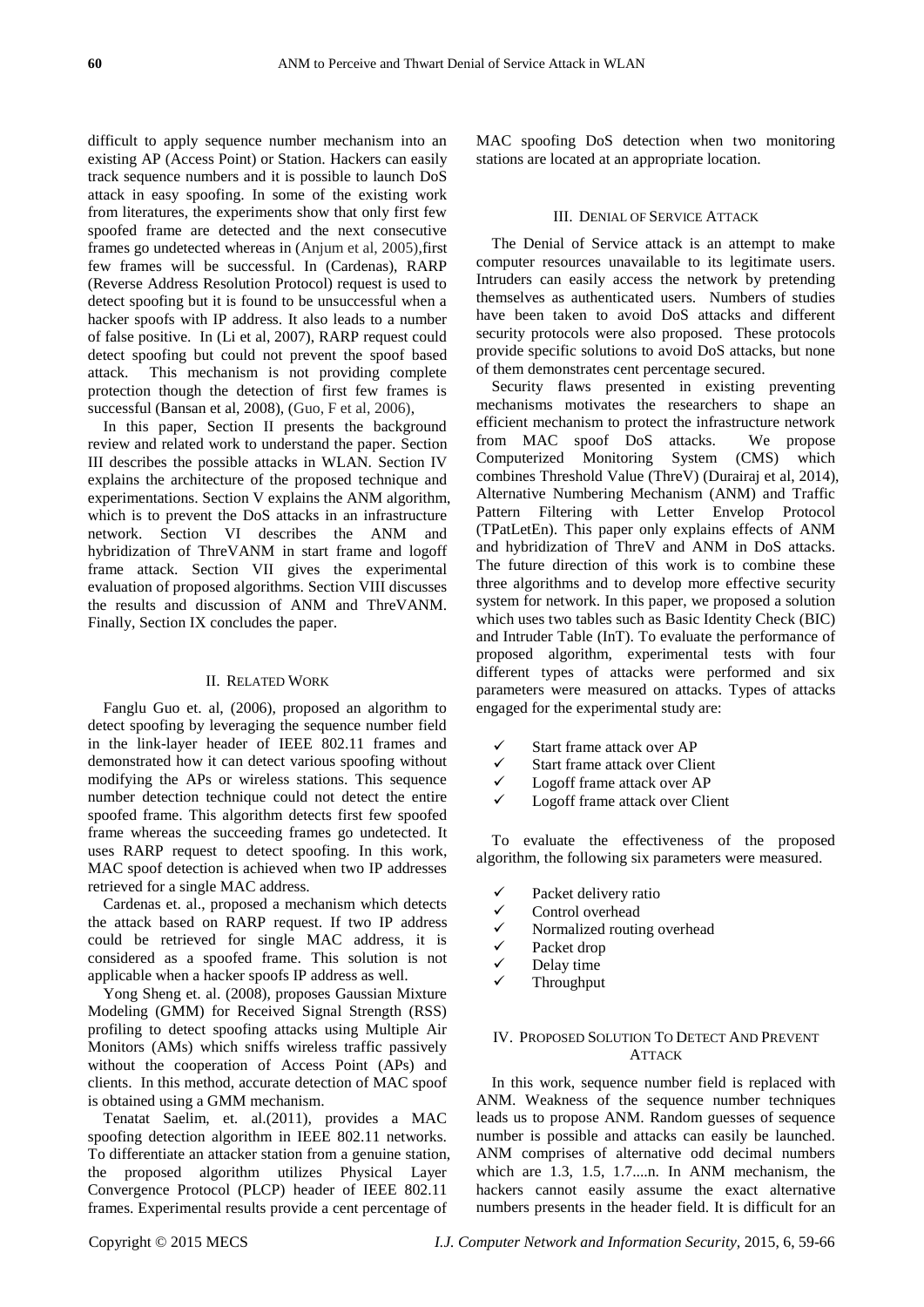intruder to assume the apt ANM to make MAC spoof attack. If hacker somehow reaches out the exact ANM of client/AP, then responsibility will be redirected to TPatLetEn. In our previous paper, we proposed ThreV algorithm. This algorithm takes over the control when the source sends the packet to the destination and it checks in BIC and InT respectively. If the ThreV algorithm detects the hacker, it prevents the hacker to further entry into the network. If the packet is suspicious but unerring, the requested packet will be redirected to ANM to avoid the false positive. This mechanism gives effective result in detecting MAC spoof.

# *A. Alternative Numbering Mechanism (ANM)*

Alternative numbering mechanism is used instead of sequence number field. The drawbacks presented in sequence number techniques leads to propose ANM. Random guesses of sequence number is possible and attacks can be launched in a simple manner. ANM comprises of alternative odd decimal number which is 1.3, 1.5, 1.7....n. Maintaining ANM, hackers cannot assume the exact alternative number which presents in the header field. It is difficult for an intruder to assume the apt ANM to make MAC spoof attack. If hacker finds out the exact ANM of client/AP, it should be redirected to TPatLetEn.

# *B. Architectural Framework of ANM*

The requested packet's identity is checked in InT when Access point (AP) receives request from client. If the MAC address is presented, it rejects the request. Otherwise, it checks in BIC where the every LAN user's MAC addresses are presented. The request is accepted when the MAC address is presented in BIC table. After checking in BIC, ANM takes over the control of packet and checks the sequence number field.

ANM is used in this research instead of sequence number field. Default ANM is taken as 'i' and then it calculates current ANM ( $C_{ANM}$ ). The  $C_{ANM}$  is calculated by adding 0.2 with  $D_{ANM}$ . If the obtained  $C_{ANM}$  is equal to the odd decimal number and the difference between  $C_{ANM}$  and  $P_{ANM}$  is 0.2 then it process the request. Otherwise, it is considered as spoofed frame and stores the hackers MAC addresses into InT. The proposed architectural frame work of ANM is as shown in Fig 1.

# V. DETECTING AND PREVENTING DOS ATTACKS USING ANM

ANM is a mechanism which perceives and thwarts DoS attack in wireless infrastructure networks. This section explains the Start frame and Logoff frame attack and how these attacks can be minimized using ANM technique.

# *A. ANM in Start Frame Attack*

Once client sends start frame request to AP, MAC address of client will be checked in InT whether the MAC address of the client presents in InT or not. If it presents, the request will be rejected, otherwise the user's

$$
C_{\rm ANM} = i + 0.2\,
$$

calculated after it gets request.

Hence,  $D_{ANM} = i$ . where 'i' initialized as 1.1. When  $C_{ANM} = \text{odd\_no&& diff }_{ANM}$   $C_{ANM}$  -  $P_{ANM}$ ) gives 0.2, the system accepts start frame request and communication starts between client and AP otherwise this request is considered as a spoofed frame. Our proposed technique detects the original MAC address of the hacker and stores it in InT.



Fig 1. Architectural framework of the proposed ANM

The same process is followed while AP and Client are communicating with each other, if AP gets a start frame request from the existing users who is already in communication with AP and hackers can be identified easily by the ANM technique without affects the communication of AP and Client.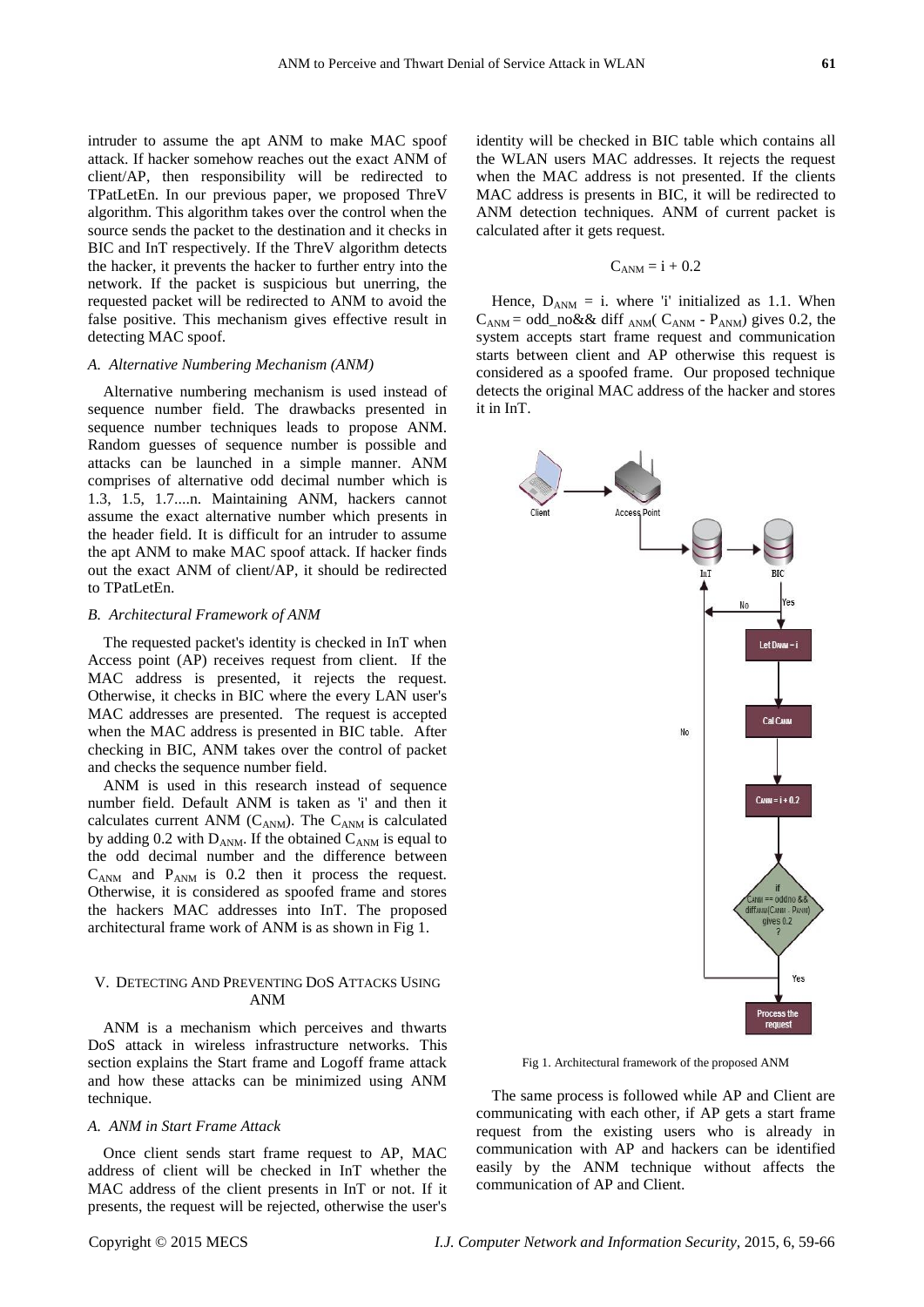|              | <b>ANM</b> - Algorithm for Start frame Attack                                            |
|--------------|------------------------------------------------------------------------------------------|
|              | Step 1: Initialize $i = 1.1$                                                             |
|              | Step 2: Let $D_{ANM} = i$                                                                |
|              | Step 3: Calculate $C_{ANM}$                                                              |
|              | Step 4: $C_{ANM} = i + 0.2$                                                              |
|              | Step 5: if $C_{ANM} = \text{odd} \text{mod} \& \& \text{diff}_{ANM} (C_{ANM} - P_{ANM})$ |
|              | gives $0.2$                                                                              |
|              | Step 6: Process the request                                                              |
| Step 7: else |                                                                                          |
|              | Step 8: Request rejected and store in InT                                                |
|              |                                                                                          |

Algorithm 1: ANM for start frame attack over AP and Client

#### *B. ANM in Logoff Frame Attack*

During the communication period, when AP receives logoff request from client, it checks in InT. If the MAC address is not presented in InT, it will be redirected to BIC unless the request is rejected. After BIC checks the user identity, it will process this request to ANM. The proposed technique computes the alternative number of frame. If it gets alternative odd decimal number and the difference between alternation number of current frame and previous frame gives 0.2, the logoff request will be processed and the logoff continue message will be send back to the client by AP else the requested packet will be rejected and store it in InT.

The logoff algorithm describes that alternative number to current frame is calculated by adding i and 0.2, if current frame alternative number is odd decimal and the difference between the alternative number of previous frame and current frame gives 0.2, the request is treated as a legitimate one else the request is rejected and store the hackers original MAC address in InT.

# VI. DETECTING AND PREVENTING DOS ATTACK USING HYBRIDIZATION OF THREV AND ANM

After AP receives request from client, the requested packet's identity is checked in InT. If the MAC address is presented, it rejects the request. Otherwise, it checks in BIC where the every LAN user's MAC addresses are presented. The request is accepted when the MAC address is presented in BIC table. After that, ThreV takes control over the requested packet. If AP receives single request within α, it is considered as a spoofed frame. If the transmitted packet is greater than one within  $\alpha$ , it is taken as an anomalous packet and rejects the requested packet and stores it in InT. In some cases, there is a chance of occurring that the transmitted packet is one within  $\alpha$ , it will be redirected to ANM for better prevention of MAC spoof DoS attack. In ANM, default ANM is taken as i then it calculates current ANM  $(C_{ANM})$ .  $C_{ANM}$  can be calculated by adding of 0.2 with  $D_{ANM}$ . If the obtained  $C_{ANM}$  is equal to the odd decimal number and the difference between  $C_{ANM}$  and  $P_{ANM}$  gives 0.2, the request will be accepted and redirect it to next prevention mechanism TPatLetEn for effective prevention of DoS attacks. In another case, if ANM is not a odd decimal number or the difference between  $C_{ANM}$  and  $P_{ANM}$  does

not gives 0.2, the request will be rejected and stores the MAC address in InT.

#### *A. ThreVANM in Start Frame Attack*

The Algorithm-2 combines ThreV and ANM algorithms together. After the identity of a client is checked with InT and BIC, the ThreV algorithm works as follows. If the transmitted packet is greater than one within  $\alpha$ , it rejects the request and considered as a spoofed frame. If the transmitted packet is equal to one within  $\alpha$ , it is redirected to ANM. Thereby ANM algorithm checks the condition for start frame attack. The calculated CANM (Current ANM) gives 0.2 and the ANM is odd decimal, it will be redirected to TPatLetEn otherwise the transmitted packet is taken as an illegal one. If the transmitted packet is one at the time of  $\alpha$ , ANM considers this as a legitimate user and process the request.

| ThreV & ANM - Algorithm for Start frame Attack                        |
|-----------------------------------------------------------------------|
| Step 1: initialize $\alpha = 4$ ms, $\mu = 1$ , $t = 0$ , $i = 1.1$   |
| Step 2: if $\mu > 1$ && t< $\alpha$ then                              |
| Step 3: reject the packet, spoof and store it in InT                  |
| Step 4: if $\mu = 1 \&\& t > \alpha$ then                             |
| Step 5: goto ANM                                                      |
| Step 6: let $D_{ANM} = i$                                             |
| Step 7: calculate $C_{ANM}$                                           |
| Step 8: $C_{ANM} = i + 0.2$                                           |
| Step 9: if $C_{ANM} = \text{odd\_no&&diff}_{ANN} (C_{ANM} - P_{ANM})$ |
| gives $0.2$                                                           |
| Step 10: request accepted and redirect to TPatLetEn                   |
| Step 11: else                                                         |
| Step 12: request rejected and store in InT                            |
| Step 13: if $\mu = 1 \& \& t == \alpha$ then                          |
| Step 14: process the request                                          |

Algorithm 2: ThreVANM for start frame attack over AP and Client

# VII. EXPERIMENTAL EVALUATION OF PROPOSED **ALGORITHMS**

This section discusses the results of the experiments performed with proposed solution applied to prevent DoS attacks. Experimental results show that the proposed ANM can effectively defend substantially against start frame and logoff frame attack. Experimentation is simulated on NS2 using four nodes such as client, intruder, AP and monitoring node, which are created for the study. Start frame over AP/Client and logoff frame over AP/Client are engaged to evaluate the performance of ANM algorithm. Experimental setup is tabulated in below Table 1.

# *A. ANM in Start Frame Attack Over AP/Client*

Start frame attacks are experimented and the solution is applied to evaluate the performance of the proposed algorithm. 80 CBR packets are taken for the experimentation on start frame attack with the duration of 50 seconds using TCP agent. ANM offers a reasonably good result when compared with the time of start frame attack but in attack over the client, packet delivery ratio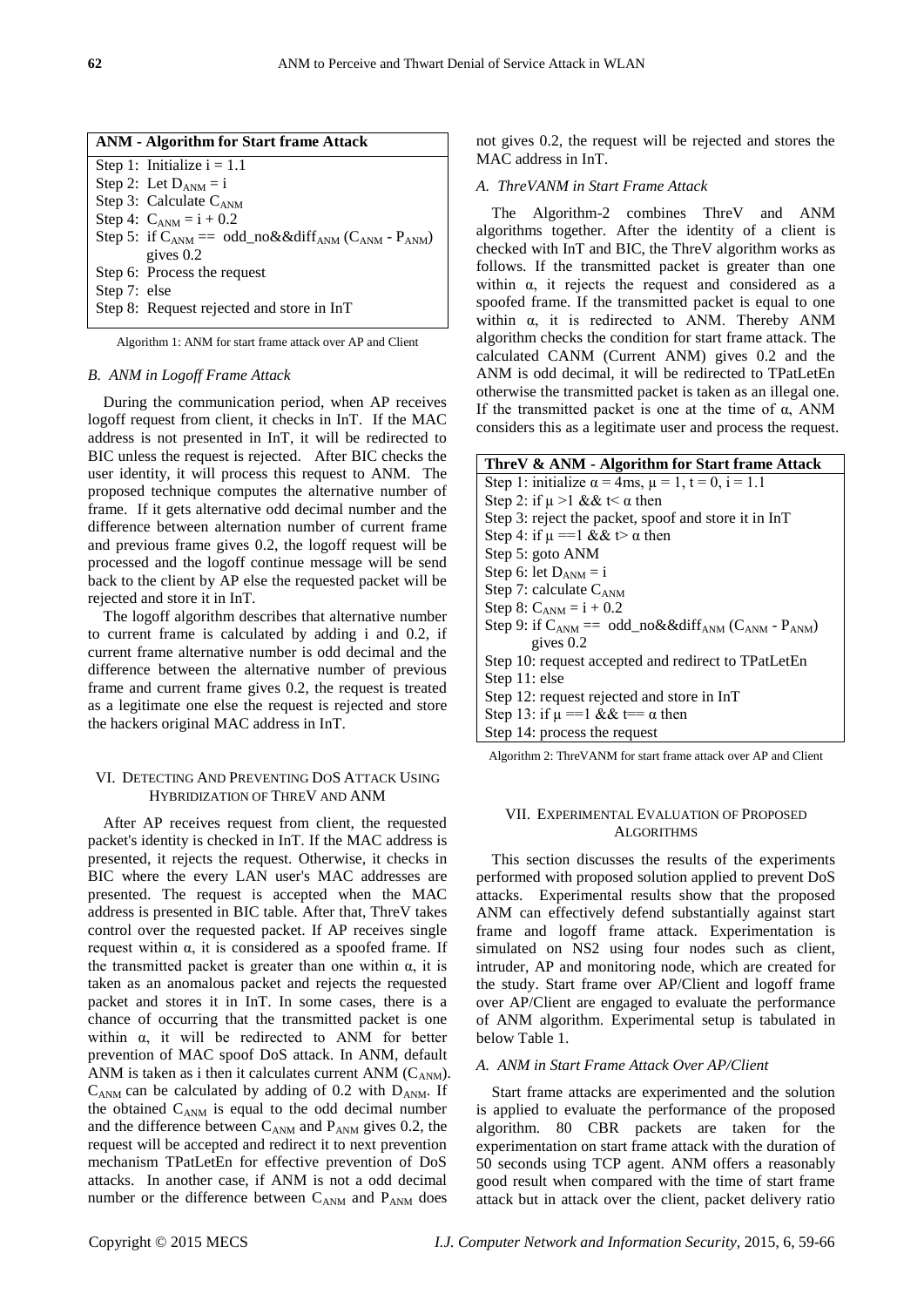decreased when compared to attack over AP. Further, we extend this work to hybridize multiple techniques to carry out the experiments on preventing DoS attacks as a future work.

Table 1. Experimental Setup

| Area           | $500 \times 500$                          |
|----------------|-------------------------------------------|
| Packet type    | <b>CBR</b>                                |
| Packet Size    | 1000                                      |
| CBR interval   | 0.008                                     |
| of<br>Duration | $50$ secs                                 |
| Simulation     |                                           |
| <b>Nodes</b>   | 4 nodes (1 Client, 1 AP, 1 Attacker and 1 |
|                | Monitoring node)                          |
| Queue type     | Drop tail                                 |
| Queue limit    | 10                                        |
| MAC type       | MAC 802.11                                |
| Channel        | Wireless                                  |
| Bandwidth      | $1.7$ Mb                                  |
| Agent          | TCP                                       |

Table 2. Result of Start Frame Over AP/Client

|                                           | <b>Over Client</b>               |            | Over AP                          |            |  |
|-------------------------------------------|----------------------------------|------------|----------------------------------|------------|--|
| <b>Parameter</b>                          | <b>Attack</b><br><b>Scenario</b> | <b>ANM</b> | <b>Attack</b><br><b>Scenario</b> | <b>ANM</b> |  |
| <b>Packet</b><br><b>Delivery</b><br>Ratio | 61.53                            | 93.97      | 73.03                            | 77.5       |  |
| Control<br>Overhead                       | 81                               | 78         | 101                              | 50         |  |
| <b>Normalized</b><br>Overhead             | 1.687                            | 1.141      | 1.55                             | 0.80       |  |
| Delay                                     | 0.16                             | 0.05       | 0.25                             | 0.20       |  |
| <b>Throughput</b>                         | 177688                           | 479035     | 429829                           | 938839     |  |
| Packet drop                               | 30                               | 5          | 24                               | 18         |  |

## *B. ANM in Logoff Frame Attack over AP/Client*

83 CBR packets were taken to experiment logoff attack over AP/Client. ANM produces better result than an attack scenario. Packet delivery ratio and throughput were increased in a good manner and control overhead, normalized routing overhead, delay and packet drop were decreased which imply that ANM is an effective solution in defend against logoff frame DoS attack.

## *C. ThreVANM in Start Frame And Logoff Frame Attack*

The same experimental scenario was setup to evaluate the attacks and employ our ThreVANM algorithm. Start frame attack uses 82 CBR packets uses TCP agent for client and AP communication. Attacker node uses UDP null agent which has no acknowledgement. By comparing ANM with the proposed hybrid algorithm ThreVANM, hybrid algorithm yields comparatively good result except the throughput of the network. It is clearly indicated in the table 4.

81 CBR packets are taken to evaluate the logoff frame attack. The network performance is observed and recorded during the logoff frame attack and after implementing ThreVANM. The proposed ThreVANM produces effective result than ANM which is the main objective of this work. Performance of packet delivery ratio and control overhead are decreased when compared with ANM but gives reasonable result.

|  |  |  |  |  | Table 3. Result of Logoff Frame Over AP/Client |
|--|--|--|--|--|------------------------------------------------|
|--|--|--|--|--|------------------------------------------------|

|                                 | <b>Over Client</b>               |            | Over AP                          |            |
|---------------------------------|----------------------------------|------------|----------------------------------|------------|
| Parameter                       | <b>Attack</b><br><b>Scenario</b> | <b>ANM</b> | <b>Attack</b><br><b>Scenario</b> | <b>ANM</b> |
| <b>Packet Delivery</b><br>Ratio | 79.48                            | 93.97      | 89.15                            | 90         |
| Control<br>Overhead             | 98                               | 89         | 108                              | 63         |
| <b>Normalized</b><br>Overhead   | 1.58                             | 1.14       | 1.5                              | 0.85       |
| <b>Delay</b>                    | 0.34                             | 0.25       | 0.22                             | 0.20       |
| <b>Throughput</b>               | 554613                           | 479035     | 495437                           | 606485     |
| Packet drop                     | 16                               | 5          | Q                                |            |

|                                 | Over AP                          |                     | <b>Over Client</b>               |                     |  |
|---------------------------------|----------------------------------|---------------------|----------------------------------|---------------------|--|
| Parameter                       | <b>Attack</b><br><b>Scenario</b> | ThreV<br><b>ANM</b> | <b>Attack</b><br><b>Scenario</b> | ThreV<br><b>ANM</b> |  |
| <b>Packet Delivery</b><br>Ratio | 61.53                            | 95.06               | 73.03                            | 91.56               |  |
| Control<br>Overhead             | 81                               | 116                 | 101                              | 103                 |  |
| <b>Normalized</b><br>Overhead   | 1.6875                           | 1.50                | 1.55                             | 1.35                |  |
| <b>Delay</b>                    | 0.16                             | 0.15                | 0.25                             | 0.19                |  |
| <b>Throughput</b>               | 277688                           | 379948              | 429829                           | 786794              |  |
| Packet drop                     | 30                               |                     | 24                               |                     |  |

Table 5. Result of Logoff Frame Over AP/Client

|                                        | Over AP                   |                     | <b>Over Client</b>               |                            |  |
|----------------------------------------|---------------------------|---------------------|----------------------------------|----------------------------|--|
| <b>Parameter</b>                       | <b>Attack</b><br>Scenario | ThreV<br><b>ANM</b> | <b>Attack</b><br><b>Scenario</b> | <b>ThreV</b><br><b>ANM</b> |  |
| <b>Packet</b><br><b>Delivery Ratio</b> | 89.15                     | 95.06               | 79.48                            | 88.75                      |  |
| Control<br>Overhead                    | 108                       | 116                 | 98                               | 102                        |  |
| <b>Normalized</b><br>Overhead          | 1.5                       | 1.50                | 1.58                             | 1.43                       |  |
| <b>Delay</b>                           | 0.22                      | 0.15                | 0.34                             | 0.17                       |  |
| <b>Throughput</b>                      | 495437                    | 379948              | 554613                           | 578122                     |  |
| Packet drop                            | g                         |                     | 16                               |                            |  |

#### VIII. RESULTS AND DISCUSSION

This section discusses the experimental results of the proposed solution which are carried out to prevent DoS attacks. Start frame and logoff frame attack is evaluated based on packet delivery ration, packet drop, normalized routing overhead, control overhead, delay time and throughput. Performance of the ANM is evaluated as given below.

# *A. Evaluation of ANM in DoS Attack*

ANM achieves good result in packet delivery ratio when compare with logoff frame and start frame attack. ANM performs well in logoff frame attack. Fig 2 shows that the Packet delivery ratio is decreased in start frame attack over AP than the attack scenario of logoff frame attack over Client. During the start frame attack over AP and Client packet delivery ratio is decreased whereas it is increased after implementing ANM mechanism. ANM produces promising result in start frame attack over AP/Client than logoff frame attack which gives effective result than ThreV algorithm.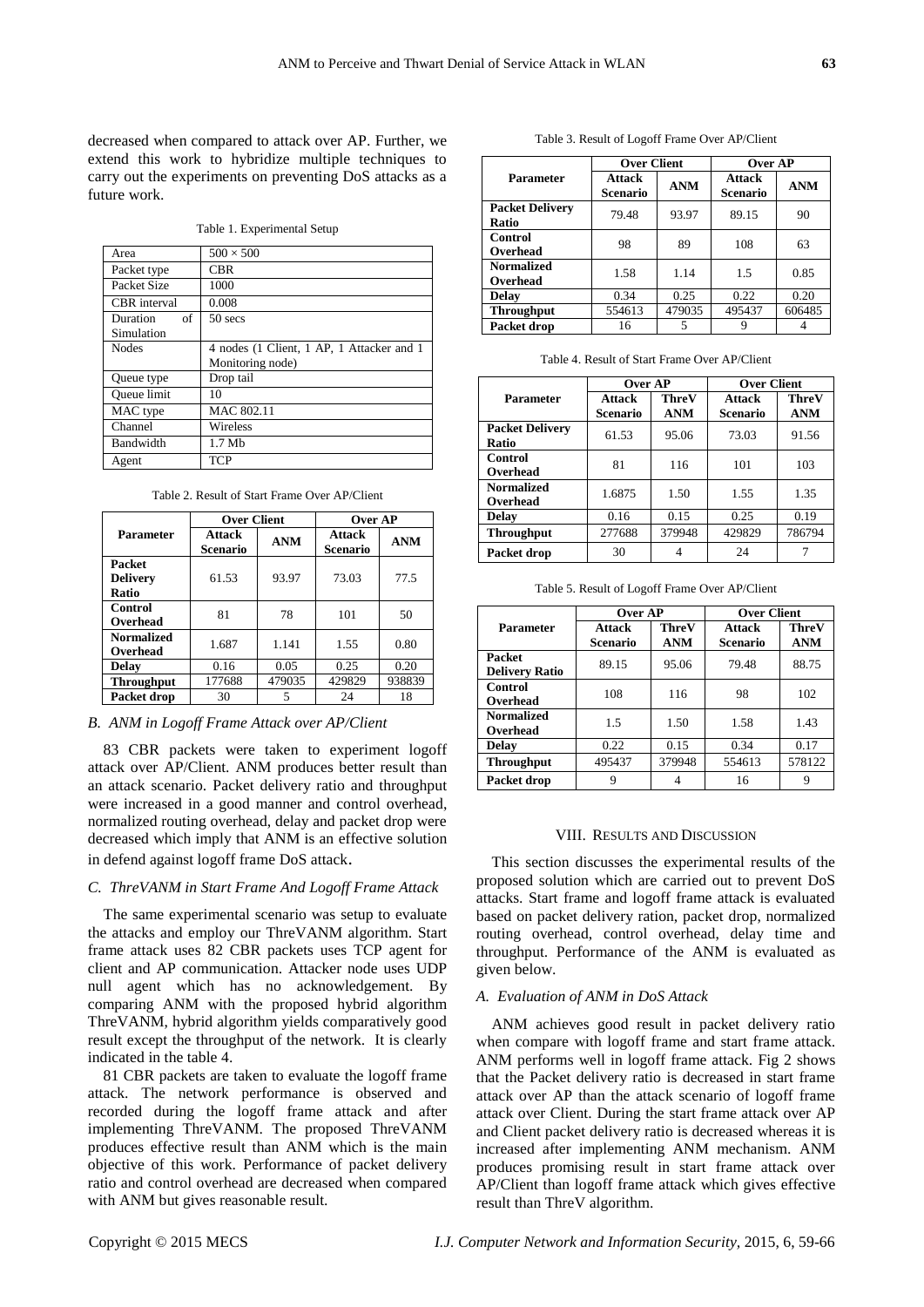

Fig 2. Packet delivery ratio using ANM



Fig 3. Result of Control overhead in ANM

By implementing ANM, control overhead is much decreased than all other types of attacks which are as depicted in Fig 3.

In case of delay time, ANM gives best result in start frame attack over Client which gives 0.05 as a delay time whereas logoff frame over AP produces 0.20 as a delay time which is higher than the start frame attack but a reasonable one. It is shown clearly in Fig 4 Start frame attack over AP gives a best throughput among all other types of attack than the ThreV algorithm. It is observed that proposed ANM effectively defend against start frame and logoff frame attack when compared with attack scenario.

The Fig 5 shows the evaluation of throughput by using the ANM. The throughput is measured when the attack is over the Client and the attack is over the AP.



Fig. 4. Performance of ANM in delay time and normalized routing overhead



Fig 5. Evaluation of throughput in ANM

## *B. Evaluation of ThreVANM in DoS Attack*

To enhance the performance of the proposed algorithm which is developed by integrating ANM and ThreV and its performance were measured. By combining ThreV and ANM, the algorithm produces effective result in packet delivery ratio, delay time and packet drop. Moderate decreases in control overhead, normalized routing overhead and throughput. Increases number of control overhead and normalized routing overhead shows that the ThreVANM fails to perform well in this case. This could be overcome by combining this with TPatLetEn mechanism. ThreVANM gives best result in start frame and logoff frame attack over AP than the client which is good result when compared with ThreV and ANM. Fig 6 and 8 shows the packet delivery ratio, delay time and normalized routing overhead which is obtained from the proposed ThreVANM.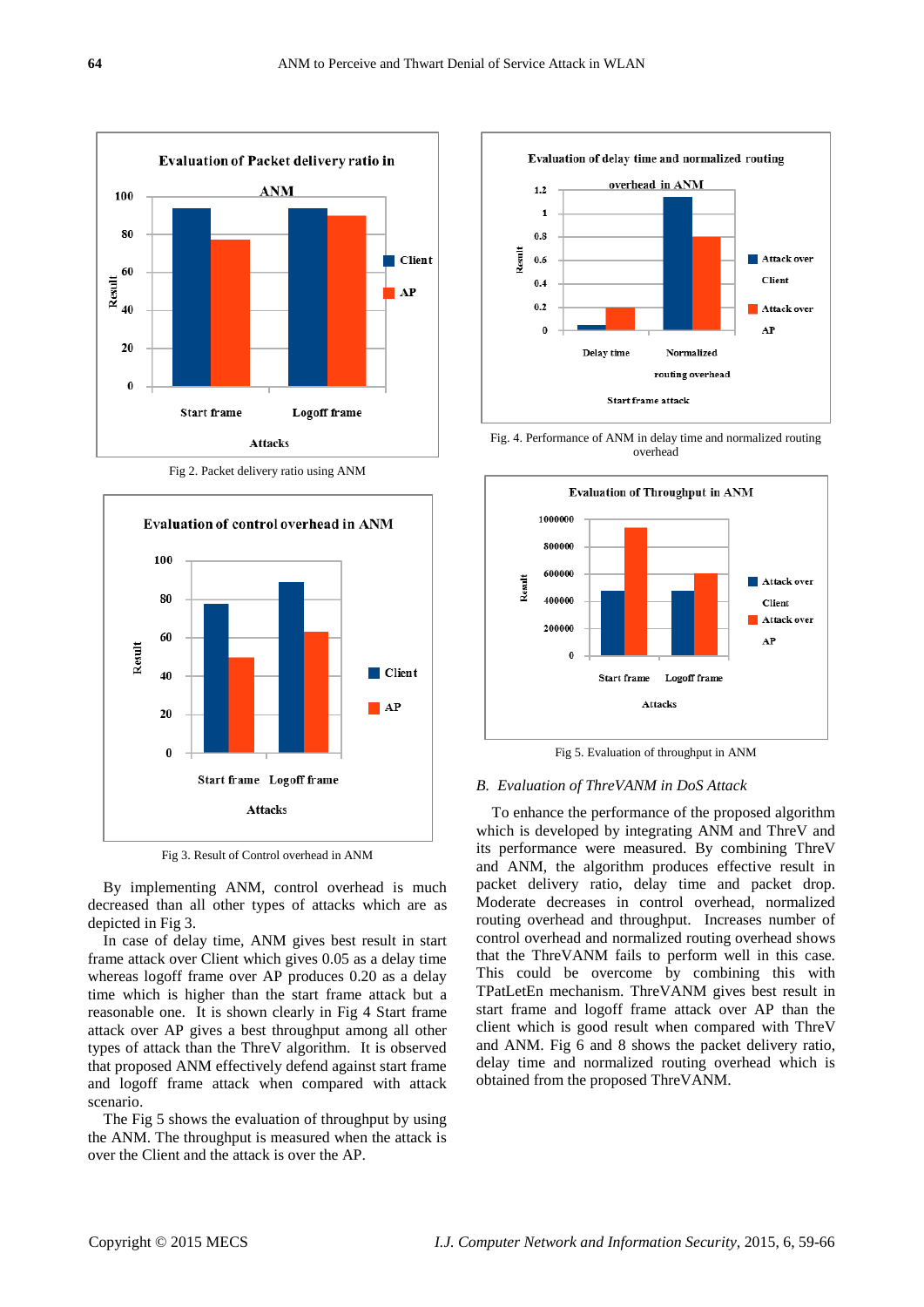

Fig. 6. Packet delivery ratio after implies ThreVANM

The Fig 7 shows that the packet drop is decreased after implementing ThreVANM. Effective result is obtained in start frame and logoff frame attack over AP. Delay time is decreased in start frame over AP. By analyzing ThreVANM, it performs well in both the attacks. In normalized routing overhead, start frame attack over client gives promising result.





Fig 7. Evaluation of packet drop after implements ThreVANM

Fig. 8. Delay time and normalized routing overhead using ThreVANM

Delay time and normalized routing overhead is measured after implementing ThreVANM. The above Fig 8 shows that the ThreVANM produces better results in preventing the attack from both the Client side and AP side.

# IX. CONCLUSION

This paper proposes ANM algorithm and hybridization of ThreV with ANM. By comparing the results obtained, it is evident that the hybridized algorithm provides more security than the ANM mechanism unaccompanied. For the effective detection and prevention of the attack, the ThreVANM is found to be more effective. The effectiveness of the algorithm is measured by using the parameters such as packet delivery ratio, control overhead, normalized routing over head, delay time, throughput and packet drop. Due to the hybridization of the techniques like ThreV and ANM with each other, the control overhead and normalized routing overhead are observed to produce high than the ANM algorithm alone.

## **REFERENCES**

- [1] Anjum, Farooq, Subir Das, Praveen Gopalakrishnan, Latha Kant, and Byungsuk Kim (2005) "Security in an insecure WLAN network." In *Wireless Networks, Communications and Mobile Computing, 2005 International Conference on*, vol. 1, pp. 292-297. IEEE.
- [2] Arash Habibi Lashkari, Mir Mohammad SeyedDanesh, BehrangSamadi (2009). A Survey on Wireless Security protocols (WEP, WPA and WPA2/802.11i). *2 nd IEEE International Conference on Computer Science and Information Technology (ICCSIT),* Beijing, China, August 8-11, pp. 48-52.
- [3] Bansal, R., Tiwari, S., &Bansal, D, (2008) "Noncryptographic methods of MAC spoof detection in wireless LAN", In *Networks, 2008. ICON 2008,* pp. 1-6, IEEE.
- [4] Brad Antoniewicz "802.11 attacks version 1.0", White paper.
- [5] Cardenas, E. D. "MAC Spoofing-An Introduction": http://www. giac. org/practical."
- [6] Durairaj M, Persia A (2014) "ThreV An Efficacious Algorithm to Thwart MAC Spoof DoS Attack in Wireless Local Area Infrastructure Network", *Indian Journal of Science and Technology.* Vol 7 (5), 39-46.
- [7] Ferreri F and Bernaschi M, Valcamonici L (2008). Access points vulnerabilities to DoS attacks in 802.11 networks. *Wireless Networks,*vol 14, pp. 159-169, 2008.
- [8] Guo, F., &Chiueh, T. C., (2006) "Sequence number-based MAC address spoof detection", In *Recent Advances in Intrusion Detection*,pp. 309-329. Springer Berlin Heidelberg.
- [9] http://en.wikipedia.org/wiki/IEEE\_802.11w (2009).
- [10] Jalil Desa, Mina Malekzadeh, Abdul Azim Abdul Ghani and ShamalaSubramaniam (2008). An Experimental Evaluation of DoS Attack and Its Impact on Throughput of IEEE 802.11 Wireless Networks. *International Journal of Computer Science and Network Security,* Vol. 8, No. 8, pp. 1-5.
- [11] John Bellardo and Stefan Savage (2003). 802.11 denialof-service attacks: real vulnerabilities and practical